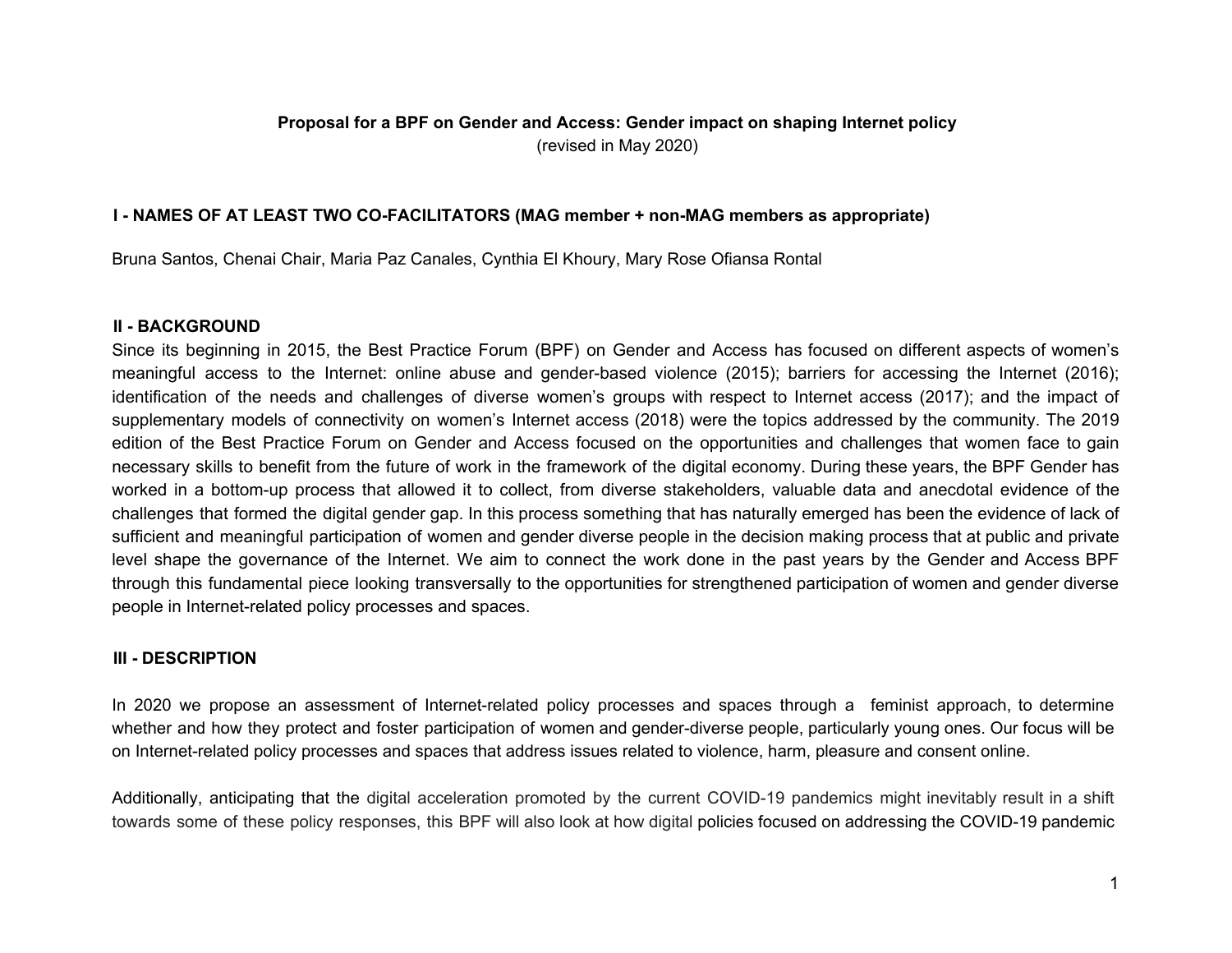consider gender perspectives related to violence, harm, pleasure and consent online and integrate the views of women and gender diverse people.

As such, we will look in particular at (global, regional and/or national) Internet-related policy processes and spaces that (may) foster discussions or develop policies, recommendations, guidelines etc focused on:

- Limiting violence and harm in the online space
- Foster the use of the Internet for self-expression and pleasure with consent as a guiding principle.

For these processes and spaces, we will assess:

- a) Whether and how the policies, recommendations, guidelines, etc they develop approach the focus issues from a gender diversity perspective; and
- b) Whether and how they include women and gender diverse people in their policy discussions and decision-making processes (i.e. Are women and gender-diverse people able to participate and have their concerns articulated on the focus topics?).

We will use the findings of these assessments to compile examples of good practices on the issues explored. And we will then develop recommendations on ensuring representation of women and gender diverse people in Internet-related policy spaces and decision making processes.

Timeframe:

- May: Restarting the BPF meetings to discuss the methodology of work.
- May-Sep: Community work (calls, surveys, outreach etc)
- Oct: First draft of the report for comments.
- Nov: BPF Session at IGF 2020
- Dec: Final Output Report

# **IV - OUTREACH PLAN AND MULTISTAKEHOLDER ENGAGEMENT IN THE WORK**

As in previous years, the BPF Gender and Access will continue to focus on taking its work outside the BPF community to stimulate and expand collaboration with more stakeholders. We aim to:

• Take the findings and outcomes of the BPF Gender to spaces and forums in and outside the IG ecosystem (e.g., influence W<sub>20</sub>, local governments, regional agencies, private companies, technical standard international bodies, academic institutions,